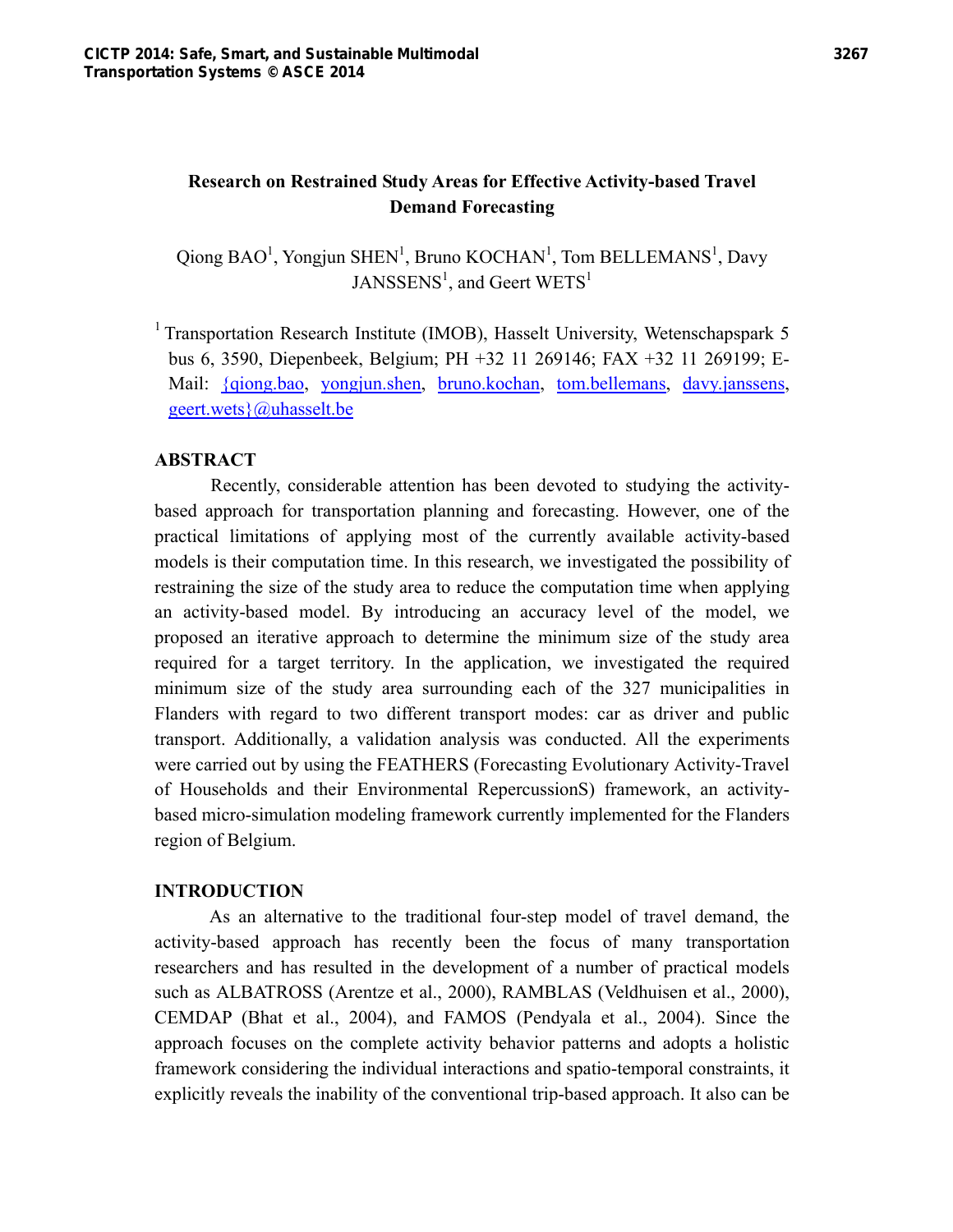used to address many policy issues and their impact such as land use, energy consumption, emission, safety, and congestion pricing (Jones et al., 1990; McNally, 2007; Malayath and Verma, 2013).

Although its usefulness in transportation planning and forecasting has been widely recognized, one of the practical limitations of applying most of the currently available activity-based models is their computation time, especially when a large population and detailed geographical unit level are considered. For instance, in the FEATHERS (Forecasting Evolutionary Activity-Travel of Households and their Environmental RepercussionS) framework (Bellemans et al., 2010), an activitybased micro-simulation modeling framework currently implemented for the Flanders region of Belgium, it takes approximately 16 hours for a single model run in which a simple case is analyzed. In this scenario, the model is based on the 10% of the full population of Flanders at the building block level (currently the most disaggregated geographical level of detail for Belgium) (Bao et al., 2013). If the population fraction increases to 50%, a completely feasible scenario commonly used in the model operation, the FEATHERS framework will then take almost two days to complete the model execution. Moreover, if multiple model runs are required due to the consideration of stochastic error derived from the micro-simulation approach (Bao et al., 2013), the computation time will be magnified dramatically, which makes the real-time application of the model particularly difficult or even impossible to realize.

In order to reduce the computation time when applying an activity-based model, several tradeoffs can be made in actual applications. One such possibility is to restrain the size of the study area and to conduct the computation only for the selected region. In many cases, this may be practical as it is often the case that merely a small territory (e.g., a municipality) rather than the whole region or country is the focus of a specific study. Therefore, a relatively small study area surrounding the target territory may only be needed for investigation rather than taking the whole region into account. In cases like this, the computation time of the model could be drastically reduced. The question then becomes: what should be the minimum size of the study area surrounding the target territory and how does one determine it? Based on authors' current knowledge and literature search, however, few studies have investigated this important issue to date. In most of the current studies using activity-based models, the size of the study area is chosen mainly via domain knowledge of researchers or practitioners themselves. This choice is often rather arbitrary. In this study, by defining an accuracy level of the model, we propose an iterative approach to determine the minimum size of the study area required for a target territory when performing travel demand forecasting. More specifically, by adding a small zone to the target territory constituting a new study area each time,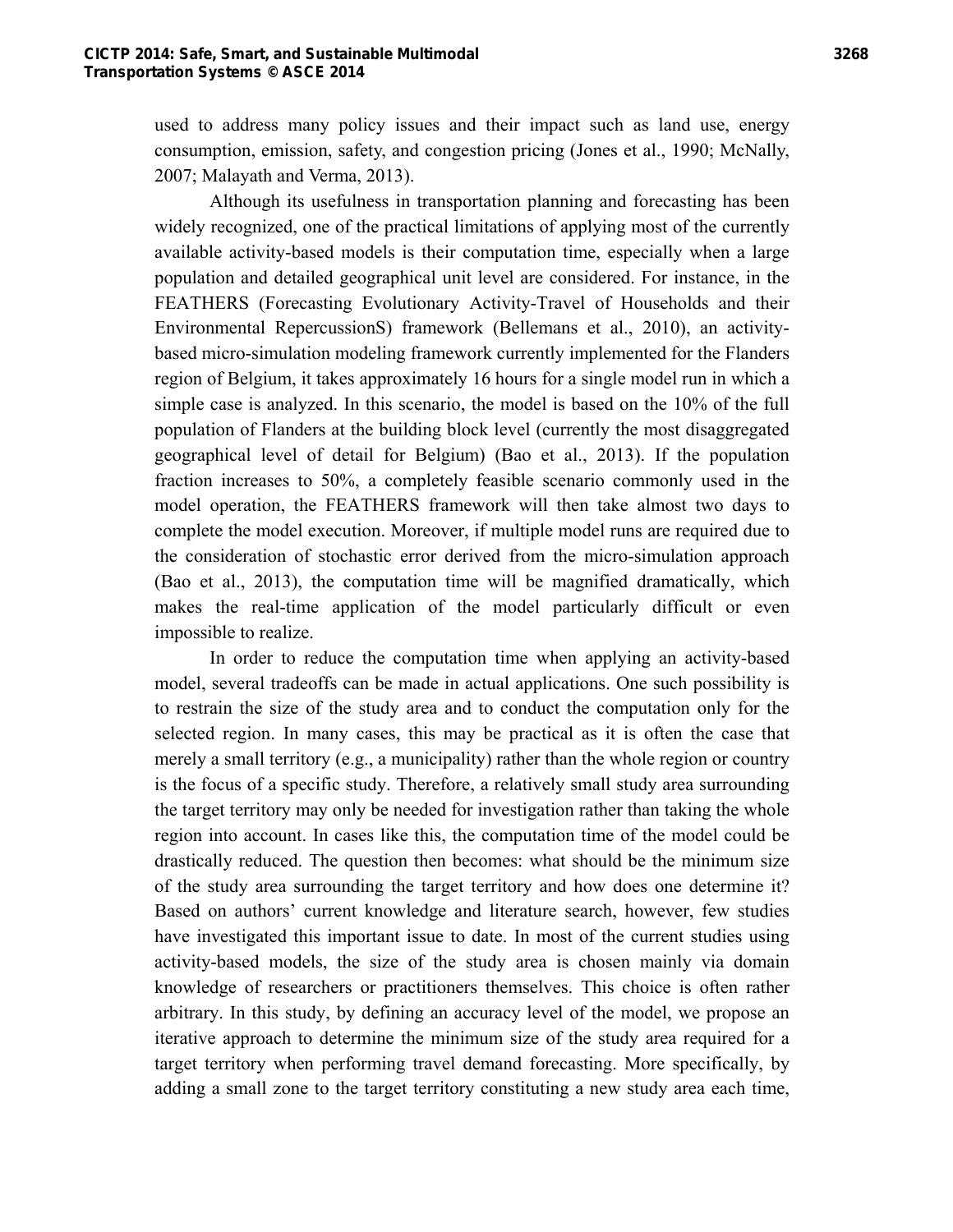the accuracy of the model is calculated. In this paper, accuracy is defined as the difference between the occurrence of both the departing and the arriving trips derived based on this study area and that based on the whole. Such a procedure is repeated until the predefined accuracy level is satisfied. In the application, we investigate the required minimum size of the study area surrounding each of the 327 municipalities in Flanders, Belgium with regard to two different transport modes: car as driver and public transport. Afterwards, a validation analysis based on four extreme municipalities is conducted. All the experiments are carried out by using the FEATHERS framework.

In the remainder of the paper, we are by briefly introducing the FEATHERS framework and the levels of geographic detail of Flanders. Next, the methodology proposed in this research to determine the minimum size of the study area is established, followed by a detailed demonstration of the experiment execution. Subsequently, the results are presented and discussed. Finally, the paper ends with conclusions and some ideas for future research.

# **FEATHERS FRAMEWORK FOR FLANDERS**

The FEATHERS (Forecasting Evolutionary Activity-Travel of Households and their Environmental RepercussionS) framework (Bellemans et al., 2010) is a micro-simulation framework developed to facilitate the implementation of activitybased models for transport demand forecasting. Currently, an activity-based model similar to the ALBATROSS model (Arentze et al., 2008) is embedded. In this model, a sequence of 26 decision trees, derived by means of the chi-squared automatic interaction detector (CHAID) algorithm, is used in the scheduling process and decisions are based on a number of attributes. These attributes include characteristics of the individual (e.g., age, gender), of the household (e.g., number of cars), and of the geographical zone (e.g., population density, number of shops). For each individual person and his/her specific attributes, the model simulates whether an activity (e.g., shopping, working, leisure activity, etc.) is going to be carried out or not. Subsequently, the location, transport mode and duration of the activity are determined, taking into account the attributes of the individual. Based on the estimated schedules or activity travel patterns, travel demand can then be extracted and assigned to the transportation network.

Currently, the FEATHERS framework has been implemented for the Flanders region of Belgium (e.g., Kochan et al., 2008; Kusumastuti et al., 2010; Knapen et al., 2012) and is fully operational at six levels of geographic detail of Flanders. These six levels include the Building block (BB) level, Subzone level, Zone level, Superzone level, Province level, and the whole Flanders level. Figure 1 illustrates the hierarchy of the geographical layers with different granularities.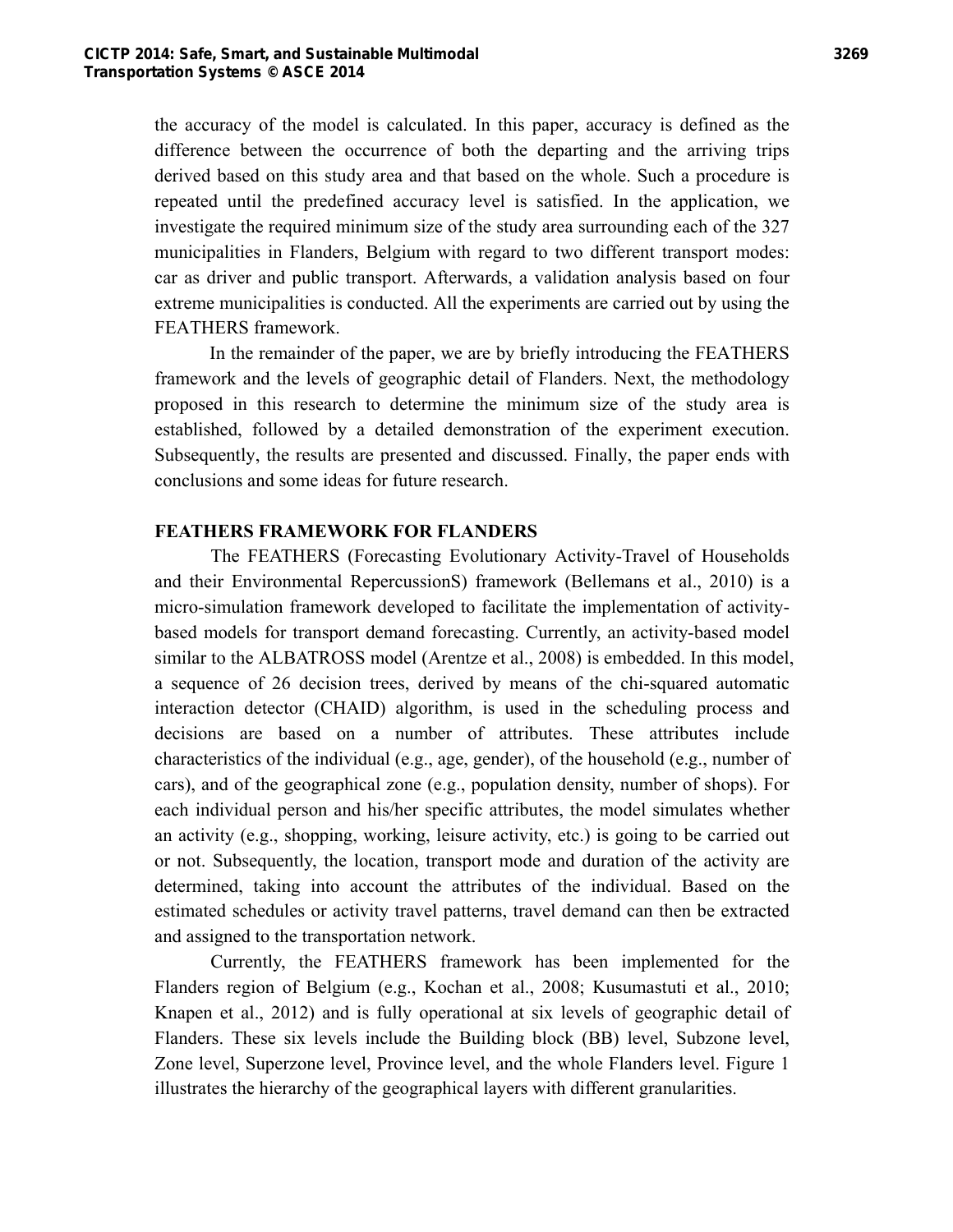In practice, to predict the travel demand or the total number of trips to occur within a specific zone of Flanders (i.e., a target territory, we normally have to calculate both the departing trips (i.e., the trips from this target territory to the whole Flanders region) and the arriving trips (i.e., the trips from the whole Flanders region to this target territory). Figure 2 shows schematics that describe the calculations. consequence of the model is that the more detailed the geographical unit level considered, the longer the computation time needed. For instance, to run FEATHERS at the Subzone level, approximately 16 hours are needed based on the 50% of the full population of Flanders. If the most disaggregated geographical level of detail, i.e., the BB level is under consideration, the FEATHERS framework will then take almost two days to complete the model execution. Therefore, determining how to effectively reduce the model computation time is a practical issue of applying this framework.



**Figure 1. Six levels of geographic detail of Flanders used in the FEATHERS.**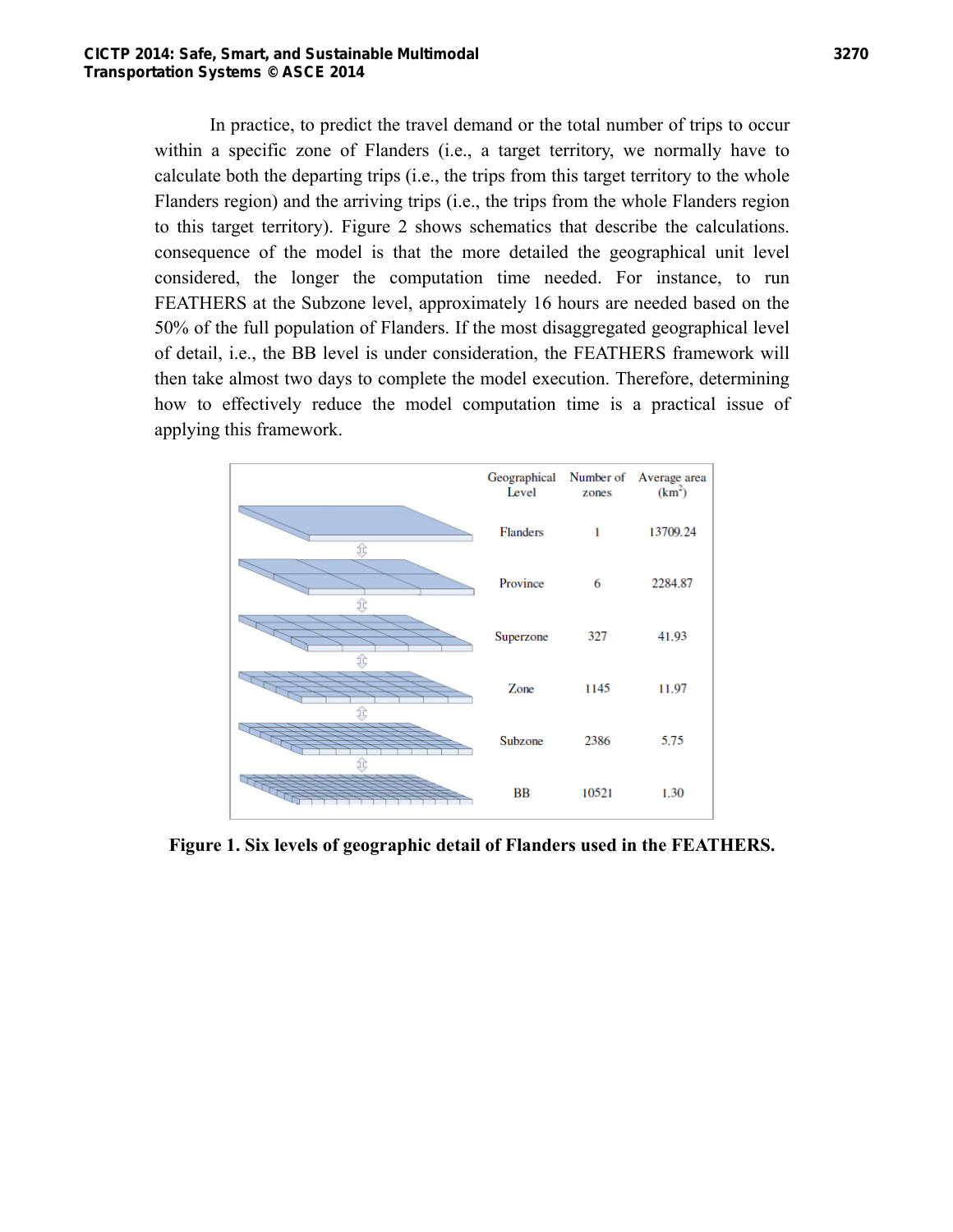

**Figure 2. The schematic diagrams of travel demand calculation for a target territory.** 

## **METHODOLOGY AND EXPERIMENT**

In this study, we aim to find an effective solution to the computation time problem of activity-based models in general, and for the FEATHERS framework in particular. As described in the previous section, to estimate the total number of trips occurring within a target territory, the entire region of Flanders is normally used as the study area to calculate both the departing and arriving trips of this territory. However, if we can find a relatively small study area surrounding this target territory within which most of the departing and arriving trips are generated, such as that shown in Figure 2(b), it is then not necessary to take the whole Flanders region into account. In this case, the computation time of the model could be dramatically reduced. The question then becomes: what should be the minimum size of the study area surrounding the target territory and how does one determine it?

In this research, we propose an iterative approach based on which we investigate the minimum size of the study area needed for each of the 327 municipalities (i.e., the Superzone level) in Flanders, Belgium. The whole procedure is illustrated in Figure 3. More specifically, by generating the basic prediction dataset from the activity-based model inside FEATHERS, we obtain the whole activity travel pattern or schedule information for each individual territory in Flanders, based on which the origin and destination (OD) matrices can be derived.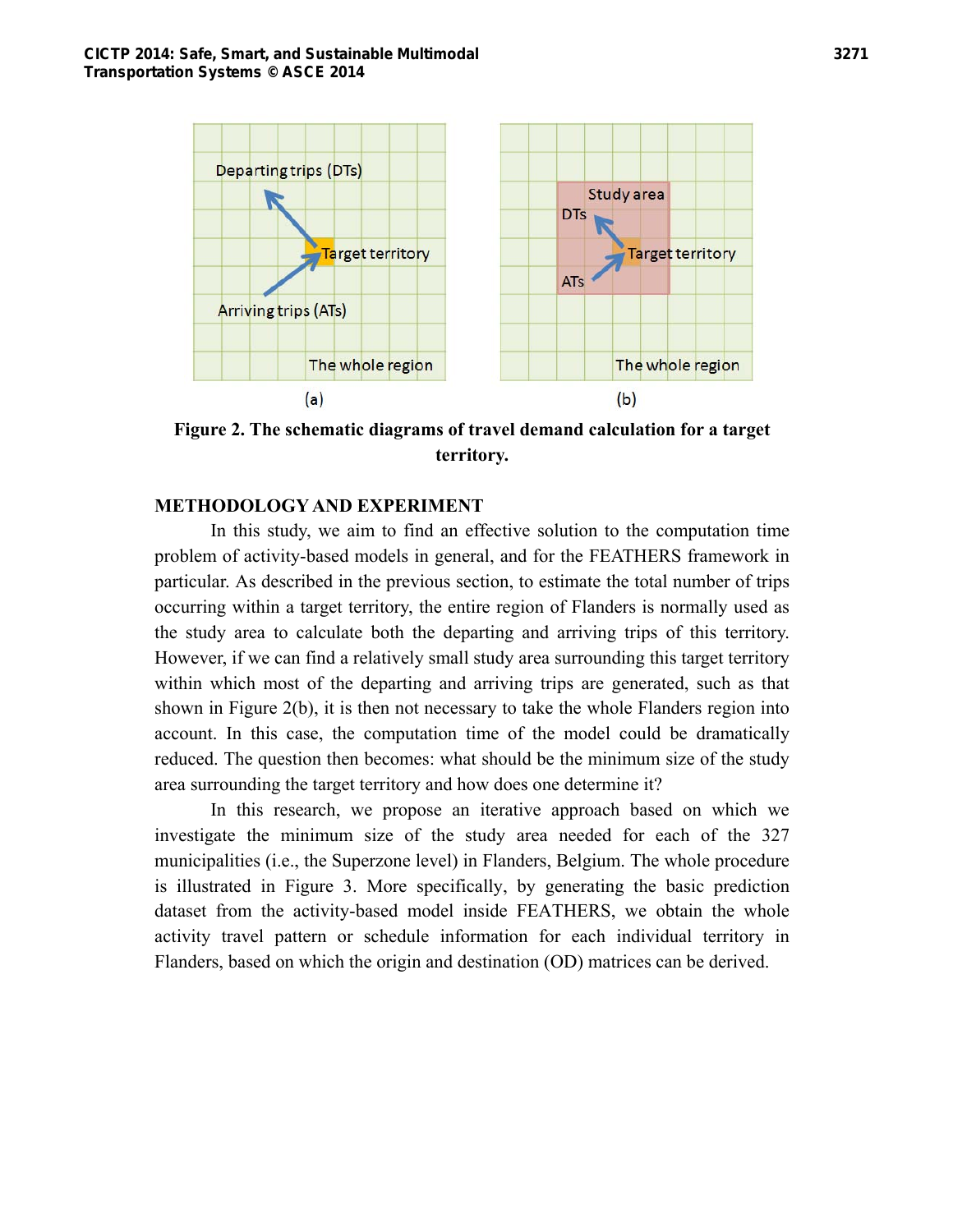

**Figure 3. The flow diagram of the calculation and the validation procedure.** 

Next, for each particular Superzone *i*, one more zone *j* (which could be a Superzone, a Subzone, or a Building block) with the shortest centroid distance to the target Superzone *i* is added constituting a new study area (SA). Then, the travel demand (i.e., the number of trips) of both the departing mode and the arriving mode within this new study area is computed. These quantities can then be used to calculate the difference  $(D_{ii})$  for the whole Flanders region via Equation 1, Equation 2 can then be used to estimate the accuracy rate.

$$
D_{ij} = \frac{\sqrt{(\#DTs \text{ in } SA_{ij} - \#DTs \text{ in Flanders})^2 + (\#AFs \text{ in } SA_{ij} - \#ATs \text{ in Flanders})^2}}{\sqrt{(\#DTs \text{ in Flanders})^2 + (\#AFs \text{ in Flanders})^2}}
$$
(1)  

$$
A_{ij} = (1 - D_{ij}) \times 100\%
$$
(2)

Such a procedure is repeated by adding more zones until the predefined accuracy requirement is reached. When zones are added, those nearest the target territory are added first, followed by those at increasing distances from the target territory. The study area obtained through this method is thus the minimum size needed for the travel demand prediction of the target municipality. Under this process, the centroid distance between the last zone that was added into the study area and the target municipality is defined as the minimum radius of the study area surrounding this municipality. Here, the radius is interpreted differently than in its conventional definition, but refers in particular to the centroid distance between the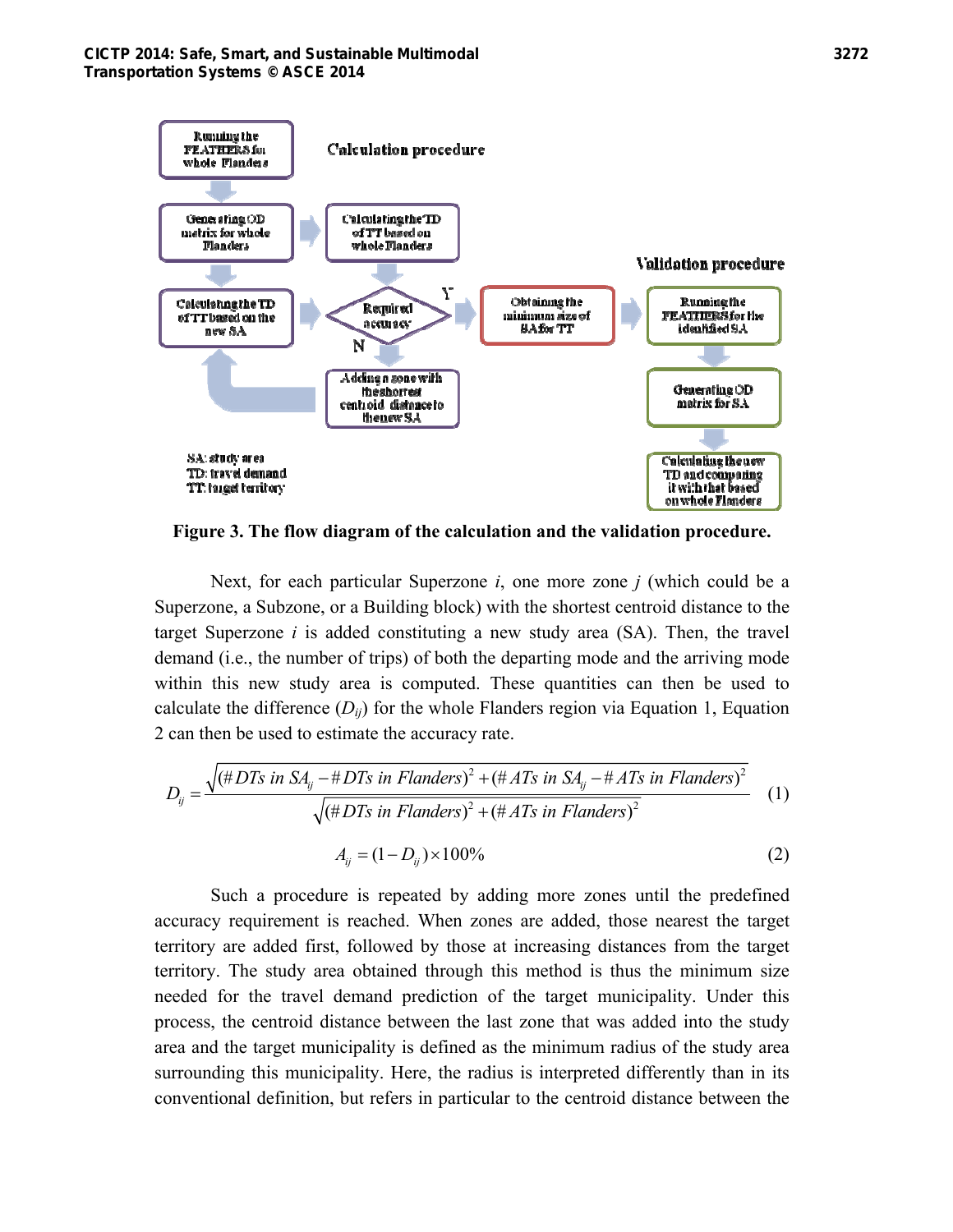added zone and the target municipality. Therefore, the radius for each municipality increases discretely, and when the radius increases by one unit, only one zone is counted into the study area.

In the experiments, the FEATHERS framework is executed at the Subzone level for the 50% fraction of the full population, and 90% accuracy level is selected. Under these conditions, we investigate the minimum size of the study area needed for each of the 327 municipalities in Flanders, Belgium, with regard to two different transport modes: car as driver and public transport, respectively. Moreover, as a validation procedure (detailed in Figure 3), we run the FEATHERS framework again based on the identified study area respectively for four extreme cases including the municipality with the longest study area radius and the one with the shortest for each mode. The accuracy of the model in each case is examined, and the degree of the reduction in computation time is estimated.

## **RESULTS AND DISCUSSION**

By applying the aforementioned methodology, the corresponding results are presented and further discussed in the following sections.

## **The minimum study area required for 327 municipalities in Flanders**

In the experiment the radius of the study area is increased each time surrounding municipalities are added one by one, in a process starting with those nearest the target territory and moving away. As a result, the difference of the travel demand regarding the departing mode and the arriving mode between the current study area and the whole Flanders region, as calculated via Equation 1,is expected to decrease gradually. The accuracy level of the new study area, calculated via Equation 2, will increase correspondingly. In taking a randomly selected municipality as an example, the relationship between the achieved accuracy and the required radius of the study area is presented in Figure 4.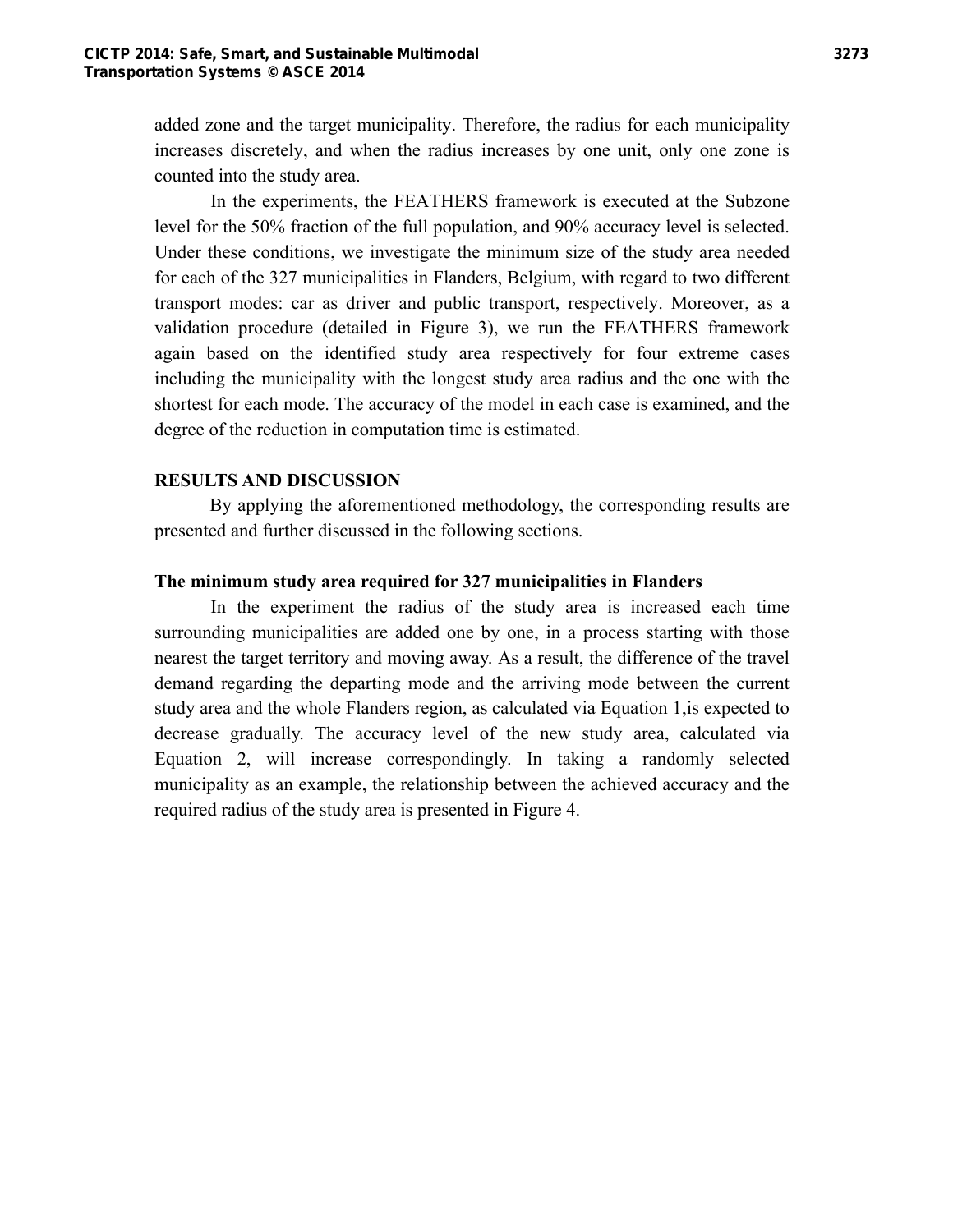

**Figure 4. The relation between the accuracy level and the required radius for a randomly selected municipality.** 

To further obtain the minimum radius of the study area needed for each of the 327 municipalities in Flanders, a 90% accuracy level is selected in this study with respect to two different transport modes: car as driver and public transport. The distribution of the results for all the 327 municipalities is illustrated in Figure 5.



**Figure 5. The distribution of the minimum radius needed for each of the 327 municipalities in Flanders with respect to car as driver mode and public transport mode.** 

The figure shows that the required radius for both the modes follows the normal distribution, and the average of the minimum radius needed for the car as driver mode is 39.70 km with a standard deviation of 6.77 km. The average radius for the public transport mode is 50.84 km with a standard deviation of 6.33 km. In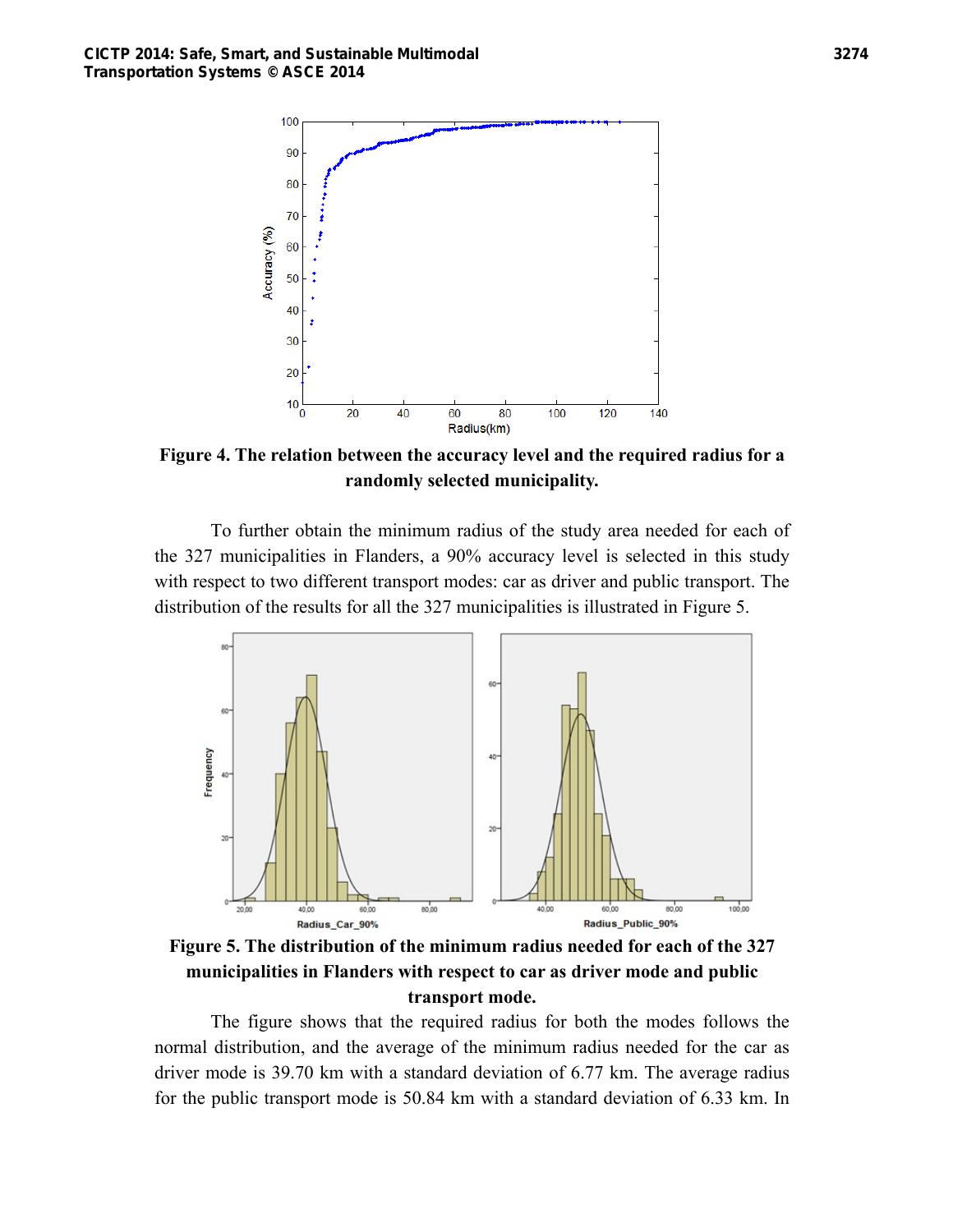other words, to achieve the same 90% accuracy level for each municipality, the public transport mode generally needs a relatively larger study area compared to the car as driver mode. This can be partly explained by the fact that people in Flanders are more likely to choose the public transport mode (e.g., train) for a long distance trip, especially when the distance is larger than 50 km. Even so, given the fact that the area of the whole Flanders region is  $13709.24 \text{ km}^2$ , the size of the study area needed for most of the municipalities is reduced to a great extent for both the transport modes, and therefore the computation time of the FEATHERS is drastically reduced.

To more clearly show the results, we present the calculated minimum radius of the study area for each of the 327 municipalities visually by using a color theme with 14 different colors for the car as driver mode and the public transport mode, respectively. The results are shown in Figures 6 and 7, in which the displayed color tends toward green when a shorter radius is needed for a municipality, while the displayed color tends toward red when the radius needed is becoming larger.



**Figure 6. The color theme of the minimum radius needed for 327 municipalities of Flanders with respect to car as driver mode at 90% accuracy level.** 

Based on these two figures, we can clearly see that for most of the municipalities of Flanders, the required minimum radius (or study area) is typically larger for the public transport mode than that for the car as driver mode. In other words, the computation time of the FEATHERS framework will be reduced more drastically when the car as driver mode is under consideration. Moreover, for both the modes, especially the public transport mode, the municipalities lying on the border of Flanders generally need larger radii to reach the given accuracy level compared to those located in the relatively central position of Flanders. For instance, the City of Brugge – one of the leading seaside resorts in Belgium – requires the largest radius, regardless of which transport mode is considered. In addition, the capital city Brussels, which served as a traffic hub of the region, also needs a larger study area for both the modes compared to its neighboring municipalities. This is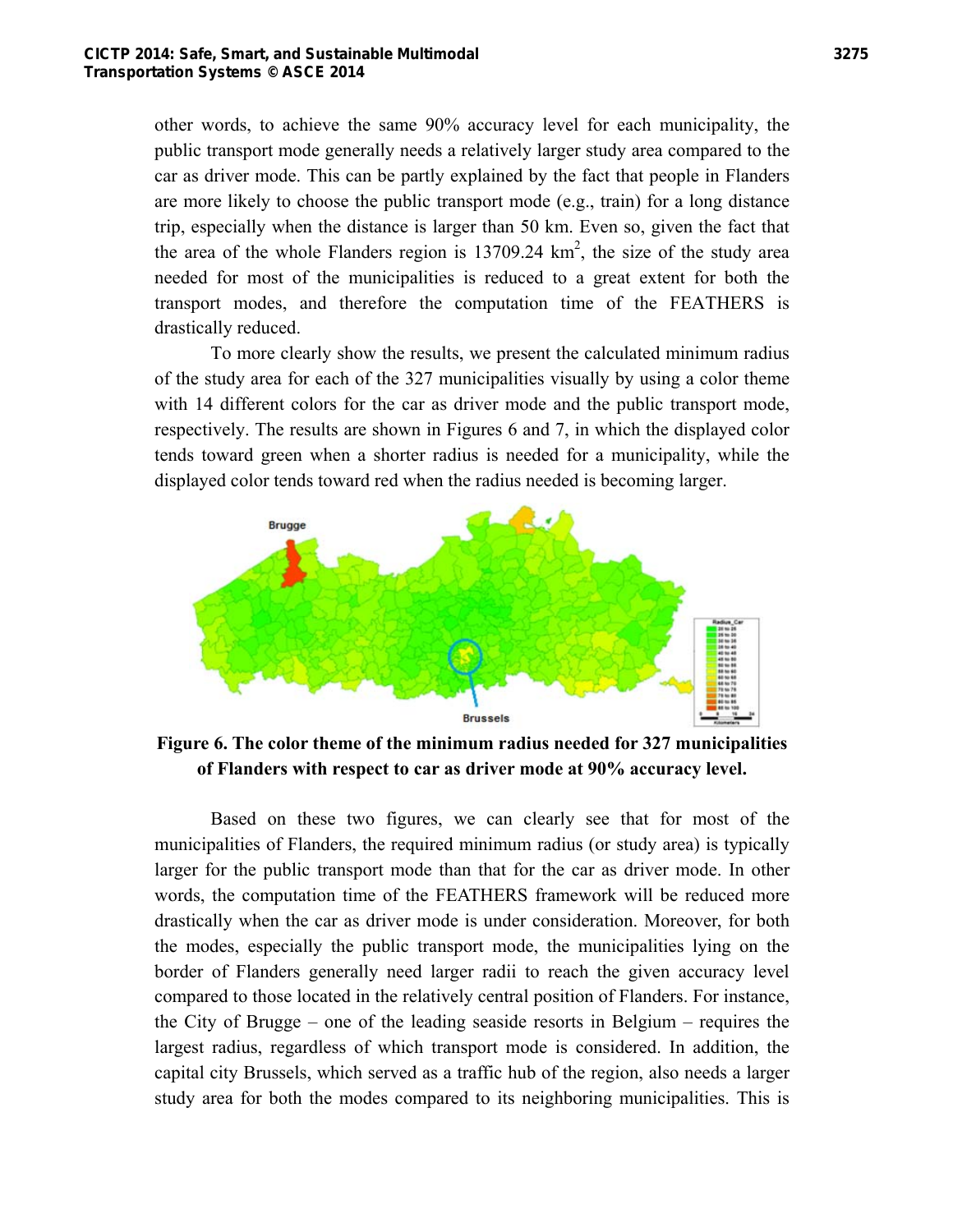due to the fact that a great number of trips are happening every day between this municipality and all the others.



**Figure 7. The color theme of the minimum radius needed for 327 municipalities of Flanders with respect to public transport mode at 90% accuracy level.** 

## **Extreme cases in Flanders based on the identified minimum study area**

To verify the results we obtained, the validation procedure shown in Figure 3 is conducted by considering the four extreme cases: the municipality with the longest study area radius and the one with the shortest for both the car as driver mode and the public transport mode (see Figures 8 and 9).



**Figure 8. The municipality with the shortest and the longest required radius of study area with respect to car as driver mode at 90% accuracy level.** 



**Figure 9. The municipality with the shortest and the longest required radius of study area with respect to public transport mode at 90% accuracy level.** 

By running the FEATHERS framework again based on the identified study area for each extreme case, we can predict the travel pattern of each individual, from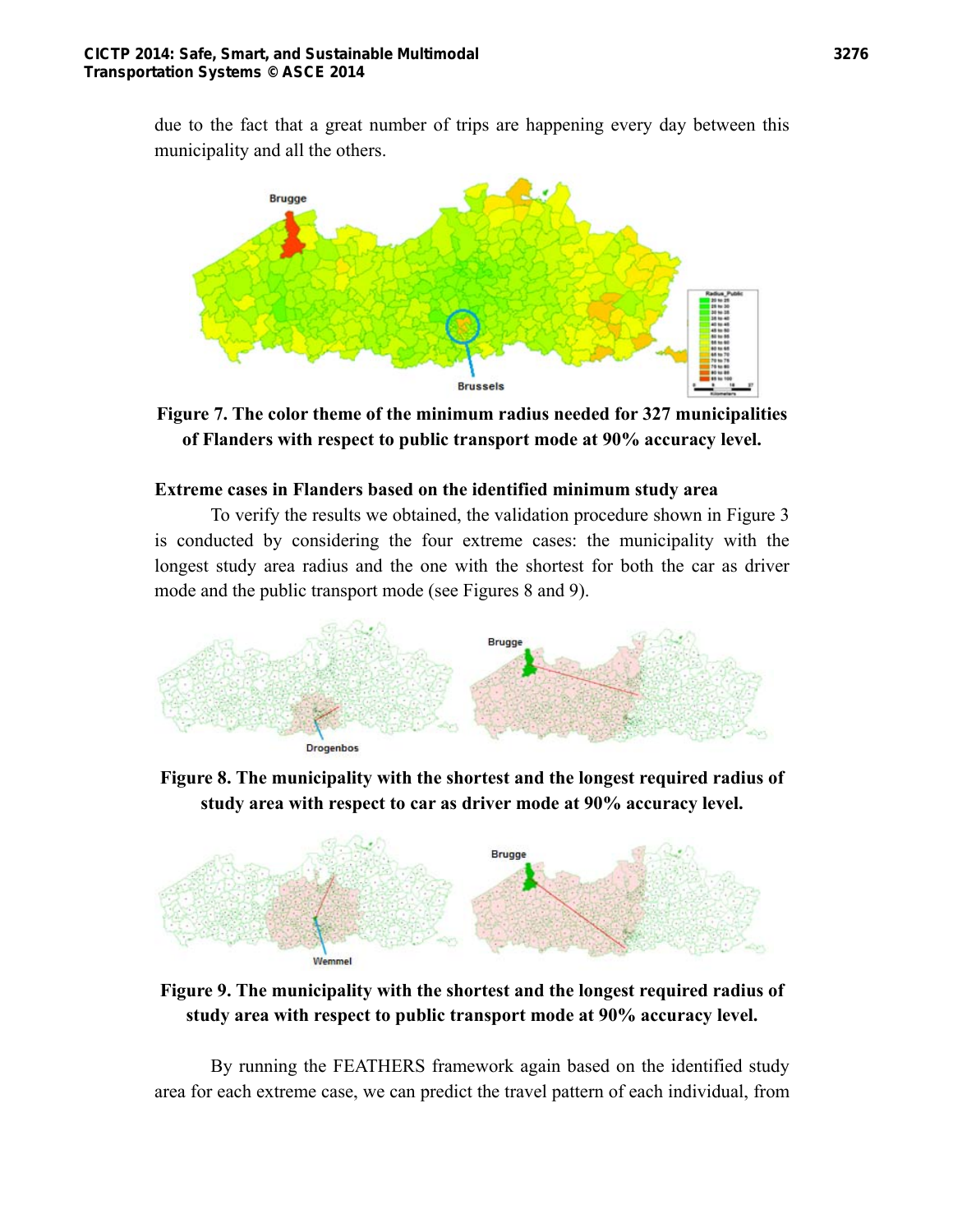which the origin and destination matrix in this territory can be derived. Then, by calculating the new travel demand of both the departing mode and arriving mode within this study area and further comparing it with the one based on the whole Flanders region, we can examine the achieved accuracy level of the model. More importantly, by recording the computation time for each extreme case, the degree of the time reduction can be estimated. The results are shown in Table 1.

| <b>Traffic</b><br>mode | <b>Municipality</b> | <b>Radius</b> |                   | Accuracy<br>level | <b>Running</b><br><b>Time</b><br>(hour) | <b>Time</b><br>saving |
|------------------------|---------------------|---------------|-------------------|-------------------|-----------------------------------------|-----------------------|
| Car as<br>driver       | Drogenbos           | Shortest:     | $21.2 \text{ km}$ | 86.9%             | 4                                       | 75%                   |
|                        | <b>Brugge</b>       | Longest:      | 89.82 km          | 87.1%             | 9                                       | 43.8%                 |
| Public<br>transport    | Wemmel              | Shortest:     | 36.17 km          | 86.3%             | 75                                      | 53.1%                 |
|                        | Brugge              | Longest:      | 94.24 km          | 85.4%             | 10.5                                    | 34.4%                 |

**Table 1. The validation results for the extreme cases with respect to car as driver mode and public transport mode** 

After performing the travel demand forecasting based on the rebuilt study area, we can see that all four extreme cases show a very high accuracy rate (all above 85%). Moreover, by restraining the size of the study area, the computation time of the model is reduced dramatically, from 16 hours in the original case to as little as 4 hours (i.e., a maximum of 75% time savings). We can therefore conclude that running the activity-based model inside the FEATHERS framework using the rebuilt study area for each municipality of Flanders will improve the model's operational efficiency significantly.

## **CONCLUSIONS AND FUTURE RESEARCH**

The requirement of large computation time is currently one of the most important practical issues of applying activity-based models for travel demand forecasting. In this study, we investigated the possibility of restraining the size of the study area in order to reduce the computation time, as in many cases, only a small territory rather than the whole region is the focus of a specific study. By introducing an accuracy level of the model, which is defined as the difference between the occurrence of both the departing and the arriving trips derived based on the study area and that based on the whole region, we proposed an iterative approach to determine the minimum size of the study area needed for a target territory. Additionally, both the calculation and validation procedures for this approach were designed. In the application, all of the 327 municipalities of Flanders, Belgium were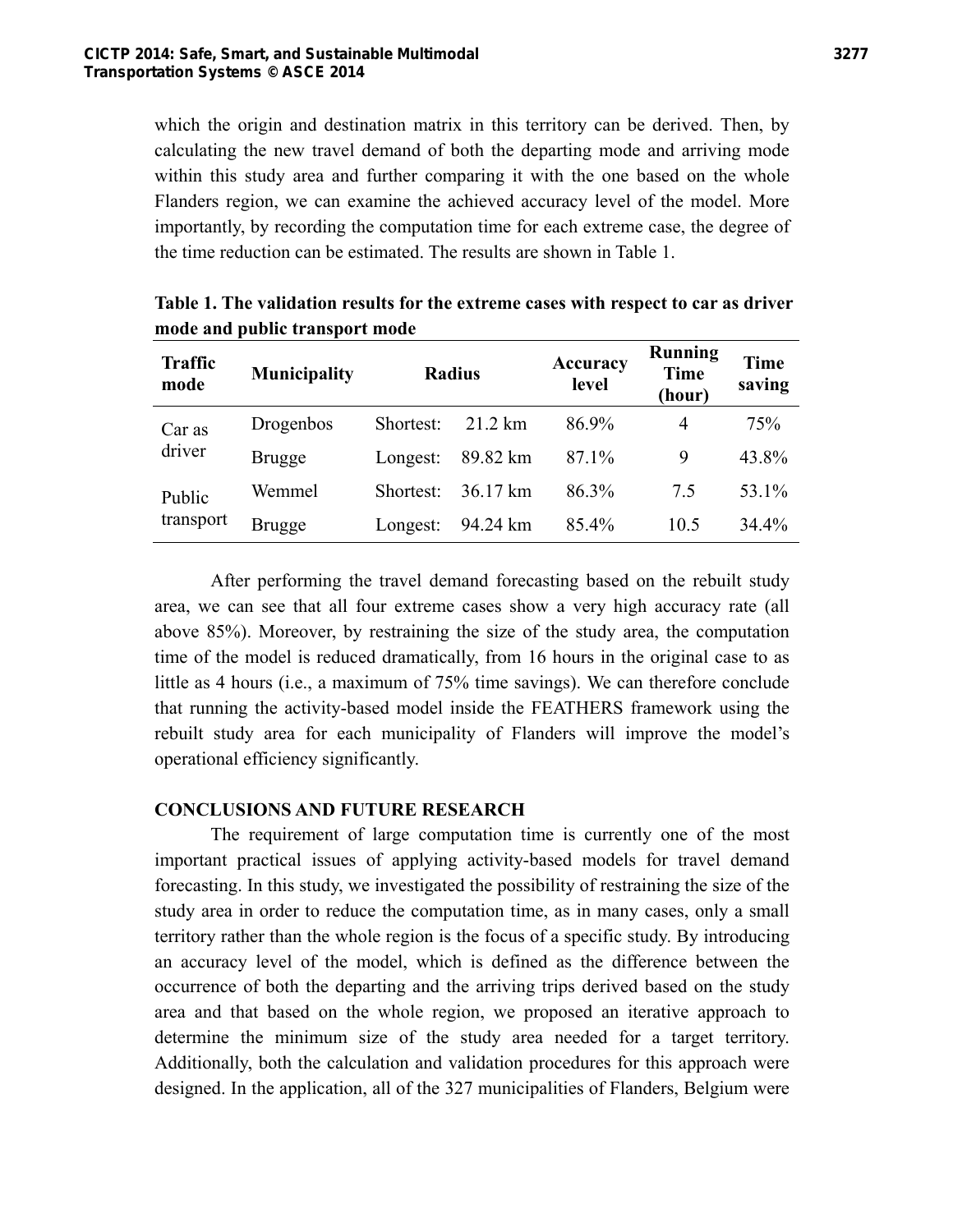studied using the FEATHERS framework, an activity-based micro-simulation modeling framework. The minimum size of the study area needed for each of these municipalities was computed with regard to the car as driver mode and the public transport mode, respectively, under a predefined accuracy level of 90%. The results indicated that the municipalities lying on the border of Flanders (e.g., the City of Bruges) as well as some traffic hub cities (e.g., the capital city Brussels) generally need larger radii to reach the given accuracy level. Meanwhile, for most of the municipalities of Flanders, the required minimum radius (or study area) is typically larger for the public transport mode than that for the car as driver mode.

To verify the results we obtained, a validation analysis was carried out by running the FEATHERS framework based on the identified study area for four extreme cases: the municipality with the longest study area radius and the one with the shortest for both the car as driver mode and the public transport mode. It turned out that within the identified minimum size of each study area, the computation time of the FEATHERS framework was reduced considerably (up to 75%), while the model still reached a very high accuracy rate. Such a result confirmed that when only a particular territory is needed for consideration in a specific study, it is possible to rebuild a relatively small study area for investigation. Running the model in such a restrained study area will improve the model's operational efficiency.

In the future, the results obtained in this paper can be consulted as a reference for those who plan to use the FEATHERS framework. For other activitybased models, the methodology proposed in this paper for the calculation of a minimum size of study area can also be repeated. However, more aspects need to be investigated as well. First, other accuracy levels can be considered, and the best tradeoff between the accuracy rate and the computation time can be discussed. Moreover, apart from analyzing the results based on different transport modes, other valuable travel indices could be taken into account as well, such as activity types. In addition, exploration on detailed reasons behind the different size of the study area needed for each target territory is also worthwhile, which will in turn validate this modeling framework and facilitate its further development.

## **REFERENCES**

- Arentze, T.A., Hofman, F., van Mourik, H., and Timmermans, H.J.P. (2000). "ALBATROSS: Multiagent, Rule-Based Model of Activity Pattern Decisions." *Transportation Research Record*, *1706*, Transportation Research Board, Washington, D.C., 136-144.
- Arentze, T.A., Timmermans, H.J.P., Janssens, D., and Wets, G. (2008). "Modeling Short-Term Dynamics in Activity-Travel Patterns: From Aurora to Feathers." *Transportation Research Record Conference Proceedings 42*, 2, 71-77.